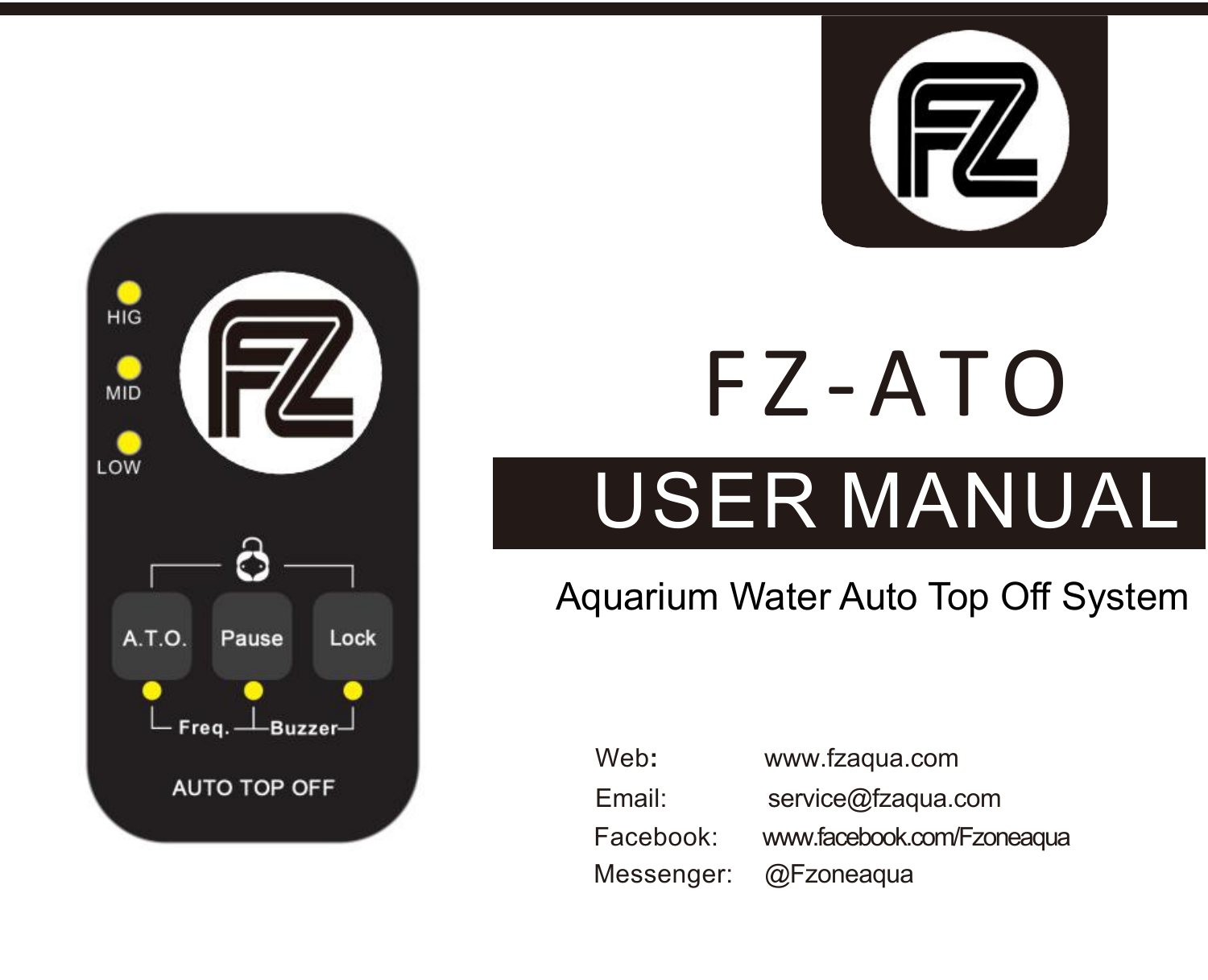### **CONTENTS**

|        | • Key Words Definition                                                                                                            | Page 3                       |
|--------|-----------------------------------------------------------------------------------------------------------------------------------|------------------------------|
|        | • Chapter I: Safety Instructions                                                                                                  | Page 4                       |
|        | • Chapter II: Installation Requests                                                                                               | Page 4                       |
|        | • Chapter III: Working Flow Chart                                                                                                 | Page 5                       |
| ٠      | <b>Chapter IV: Precautions</b>                                                                                                    | Page 6                       |
| ٠      | <b>Chapter V: How to Install the ATO</b><br>4.1 Check before Install<br>4.2 Installation Diagram<br><b>4.3 Installation Steps</b> | Page 7                       |
| ٠<br>٠ | • Chapter VI: Advanced Settings<br><b>Chapter VII: Buzzer Modes and Settings</b><br><b>Chapter VII: Alarm Situations</b>          | Page 9<br>Page 10<br>Page 11 |
|        |                                                                                                                                   |                              |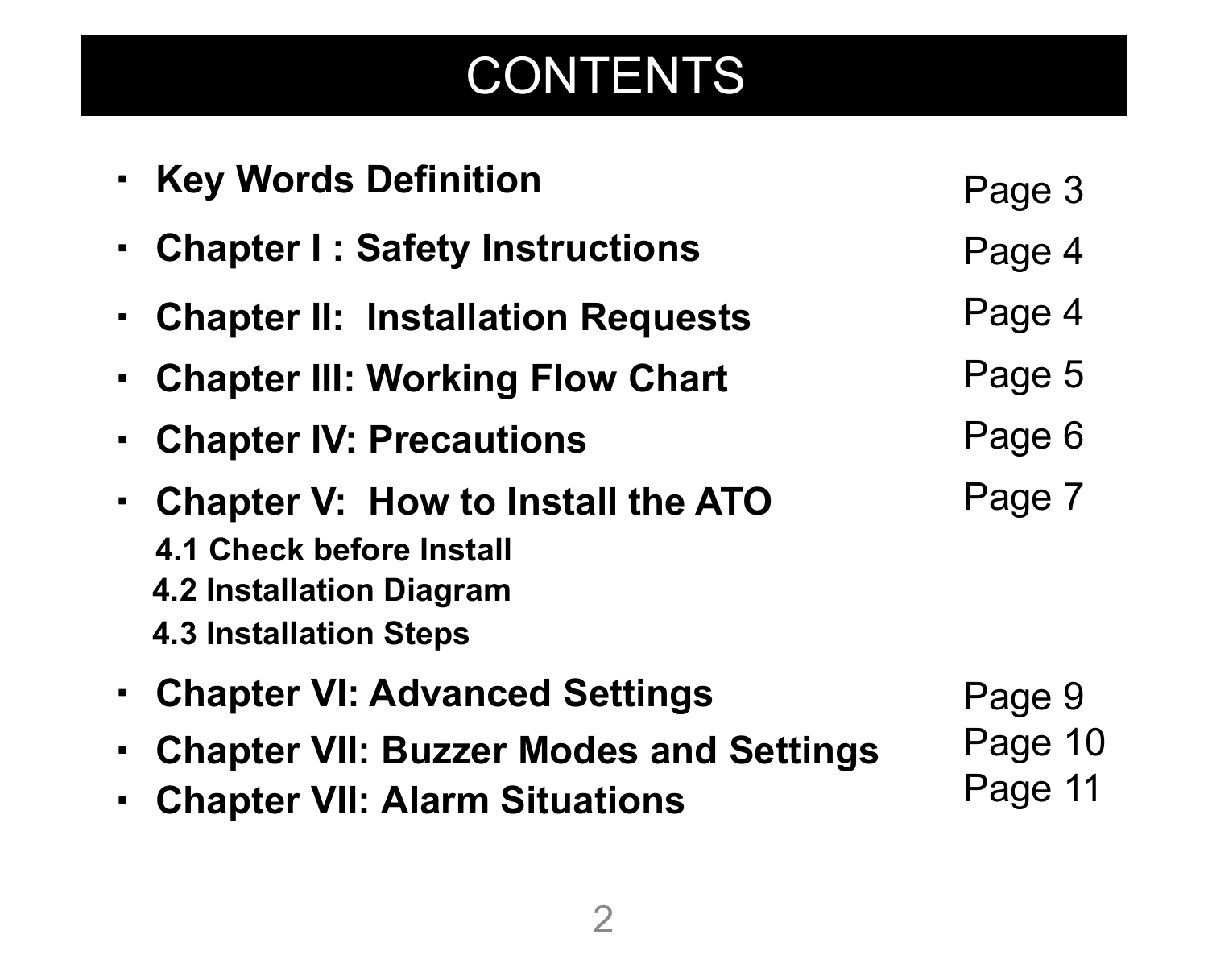#### **ATO or A.T.O.**: The Auto Top Off device

#### **Initialization**:

Press the three buttons("A.T.O.", "Pause", "LOCK") simultaneously for 5 seconds, hear a "beep", the device starts the initialization.

#### **SPT**:

When the device is initialized, it will calculate the SPT (single pumping time) according to the size of the tank.

**LOW**: LOW light or LOW light level

**MID**: MID light or MID light level

**HIG**: HIG light or HIG light level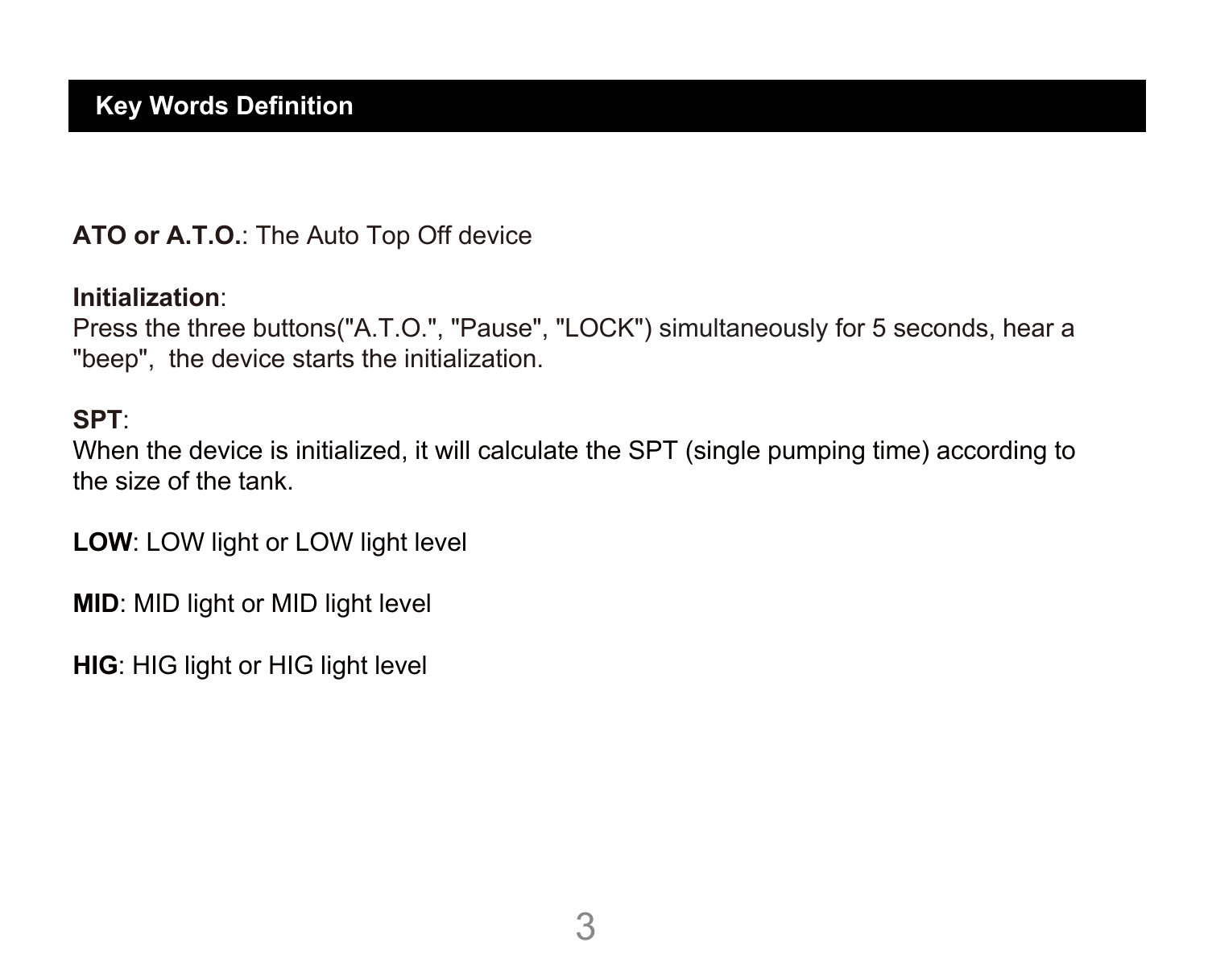#### **Chapter I :Safety Instructions**

Please read the following safety instructions thoroughly before using this device. No read or no follow safety instructions will lead to severe damages or accidents.

- The power adapter and controller is not waterproof, please keep it dry, do not put it in water.
- Remove dust, dirt, oils or grease with a dry, clean cloth.
- Do not move forward or attach the device, if oil, grease, or damage is present!
- Do not disassemble the device.
- Reset the device when change to different sizes' tanks, it will calculate the SPT for new tank.
- Only suitable for TRANSPARENT glass or acrylic RIMLESS tanks. Non-TRANSPARENT tanks will block the sensors that will lead to overpump accidents.

#### **Chapter II: Installation Requests**

▪ It is recommended to install on a rimless tank. If a rimed tank is used, the tank frame limits the installation position of the device, or the water level cannot be monitored exactly. Then the water level is about 2cm away from the upper edge, which may not meet the user's expectation.

- Suitable for calm water surface or water surface with small fluctuation.
- The thickness of the tank should less than 12mm.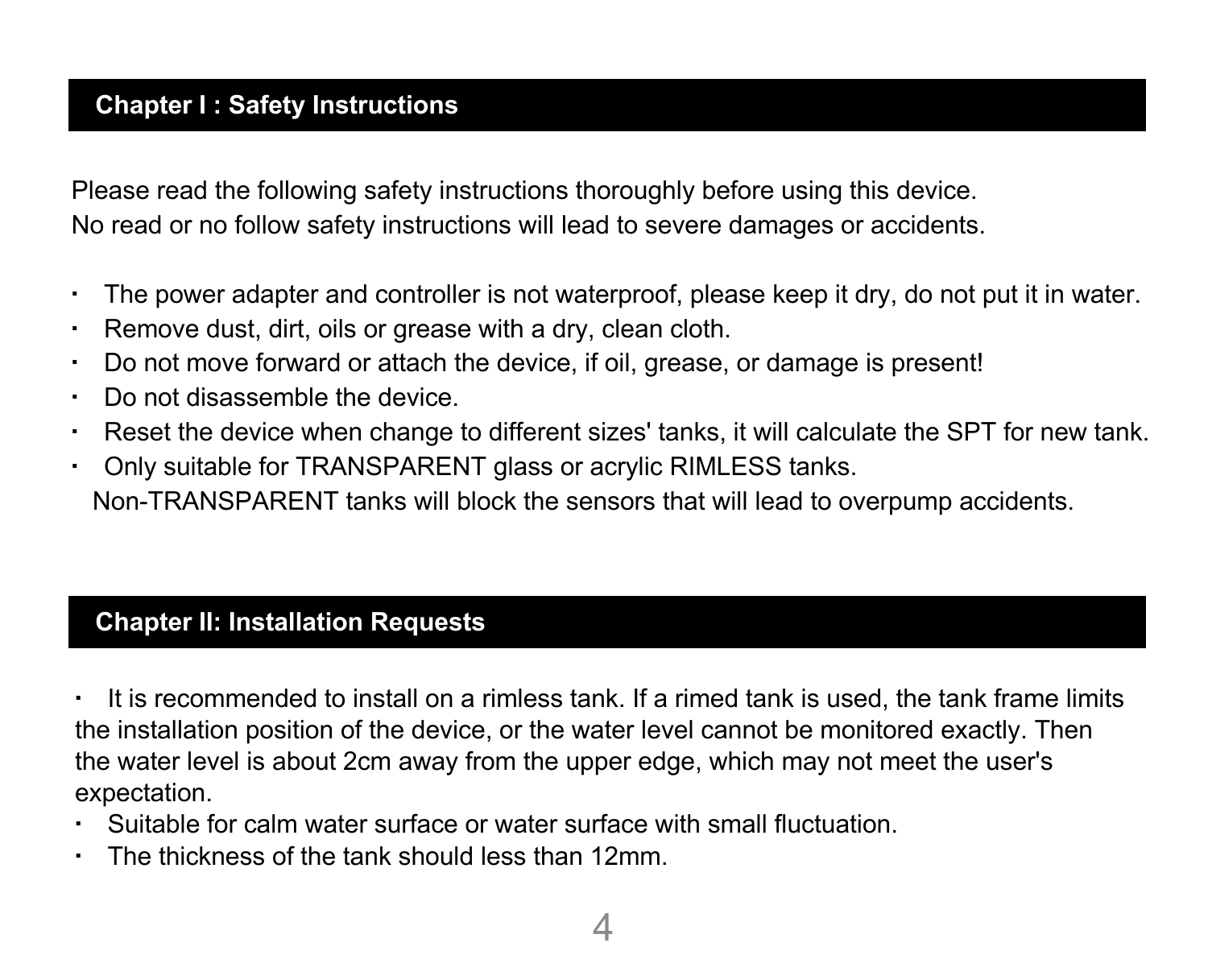#### **Chapter III: Working Flow Chart**

The device ensures the water level to be maintained between MID and LOW through three sensors and an intelligent algorithm of SPT (single pumping time).

The working flow chart as follow:

- When the water level is lower than LOW level, the LOW light will turn off and the water pump will start the 1st pumping for a SPT period.
- If the water level reaches the MID or HIG level, the pump will stop pumping water.
- If the 1st SPT period pumping is completed and the water level has not reached the LOW level, the device will check the LOW light or start the 2nd pumping.
- If the water level fails to reach the LOW level after two pumping, the alarm will be triggered.

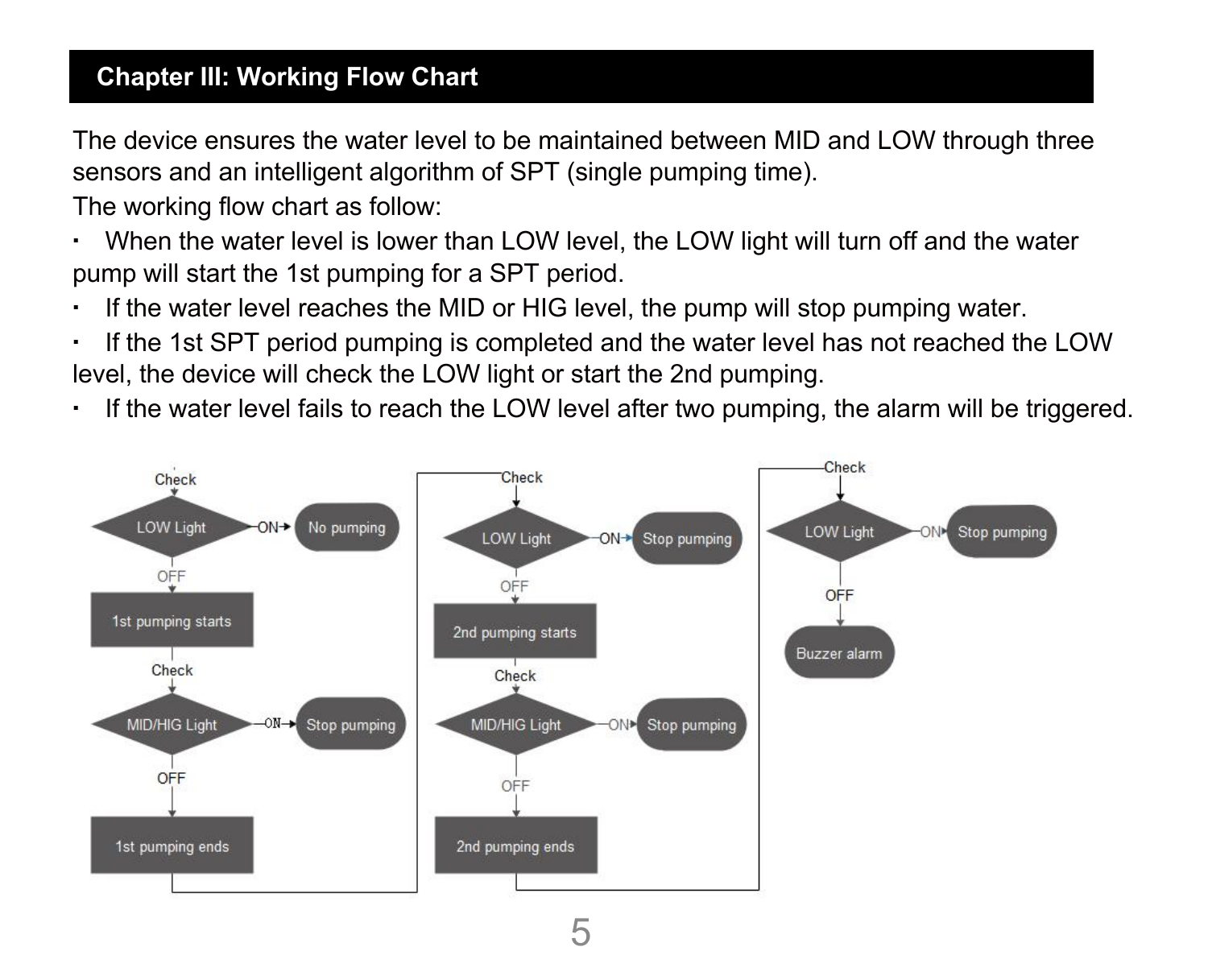#### **Chapter IV: Precautions**

- The water-outlet should be higher than the water surface to prevent siphoning. (Users can prepare their own anti-siphon valve according to their needs).
- The installation location of the controller must be clean.
- The internal magnetic module must be clean to avoid optical sensor malfunction of the external controller module.

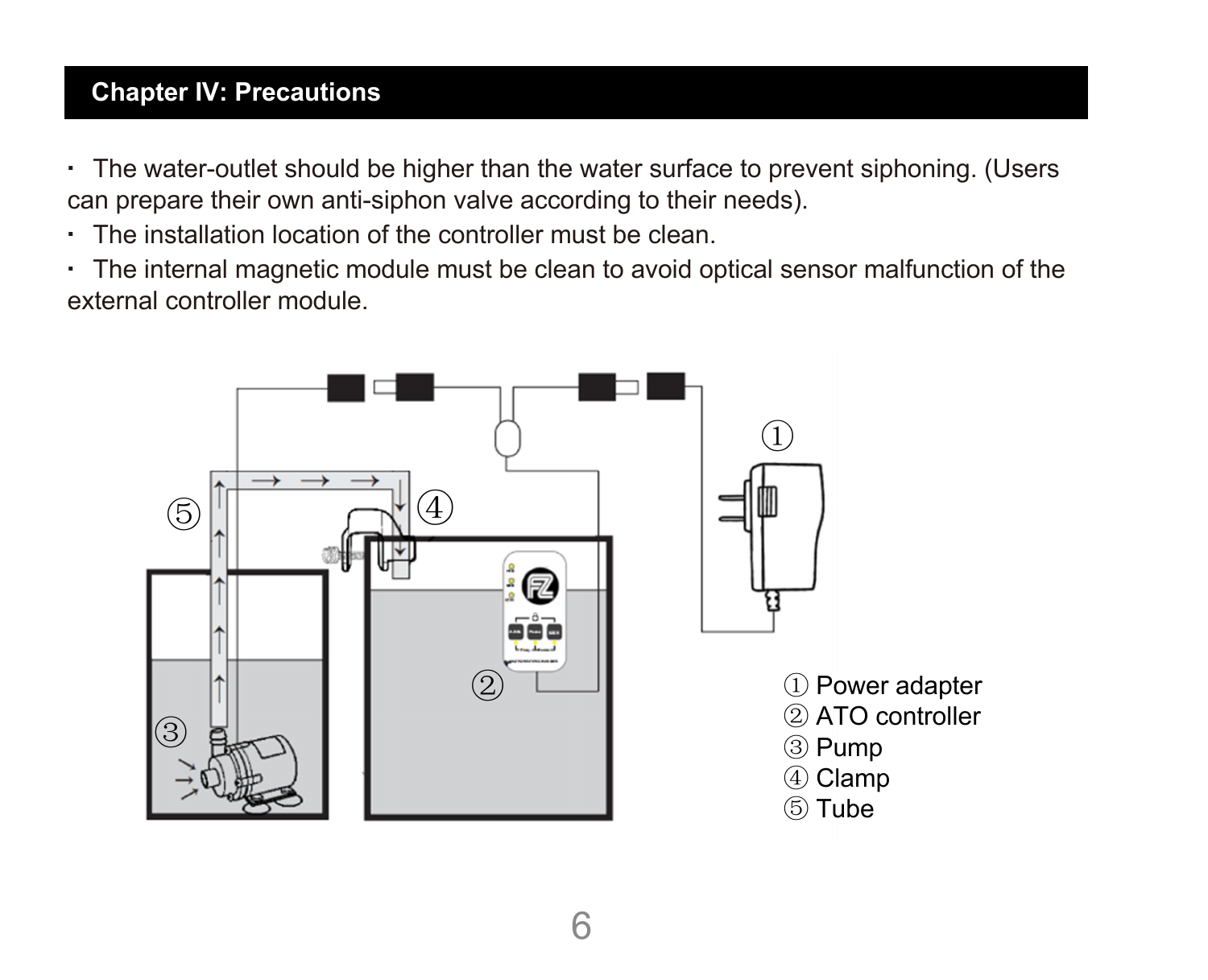# **Installation steps: Chapter V: How to Install the ATO**



#### **Step 1:**

Install the ATO controller on the tank wall and align the target water level between "LOW" and "MID".

#### **Step 2:**

Manually fill the water close to the "Low". Neither exceed the middle line of the "LOW" and "MID", nor lower more than 1cm of the LOW light.

#### **Note:**

The initial water level will affect the calculation of the SPT period.

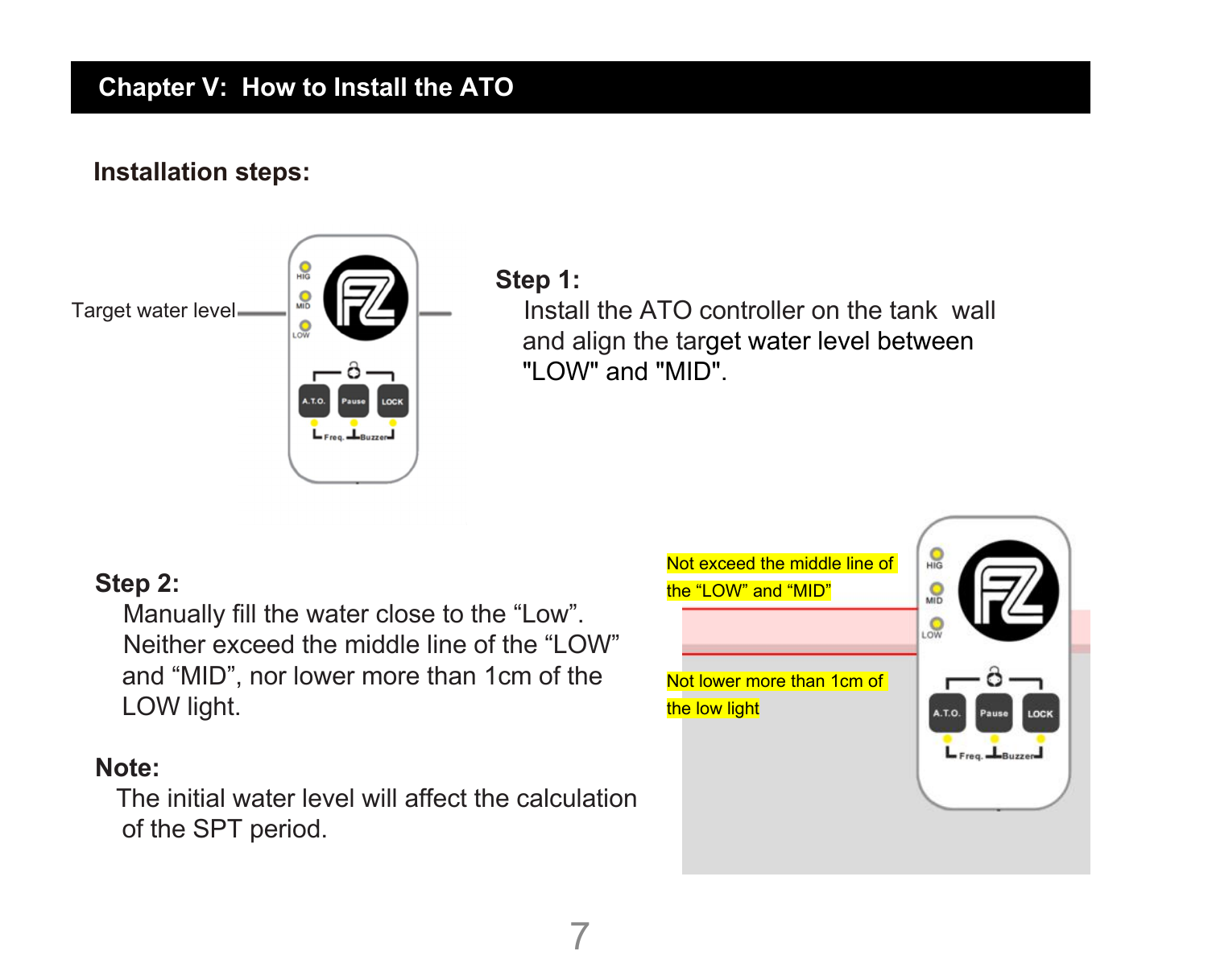

#### **Step 3:**

Connect the pump tube with the water inlet tube, and insert power adapter with socket, according to above installation steps.

#### **Step 4:**

Press the three buttons("A.T.O.", "Pause", "LOCK") simultaneously for 5 seconds, hear a "beep", the<br>device starts the initialization drive the water nump to device starts the initialization, drive the water pump to do the initial pumping, till the water level reaches  $\overline{\mathcal{L}}$ "MID" and calculate the SPT period.

The algorithm of SPT period works as follow:

• If the initial water level is lower than the "LOW" level, the STP period is equal to the 50% period from the  $\frac{1}{2}$ start of pumping until the water level reaches the "MID" level.

• If the initial water level is between "LOW" and "MID", the SPT period is equal to the period from the start of pumping until the water level reaches the "MID" level.



After completing the above initialization, the device can automatically monitor the water level. When the water level is lower than "LOW", the water pump will be started. According to the SPT algorithm, the water level will be maintained between "LOW" and "MID" automatically.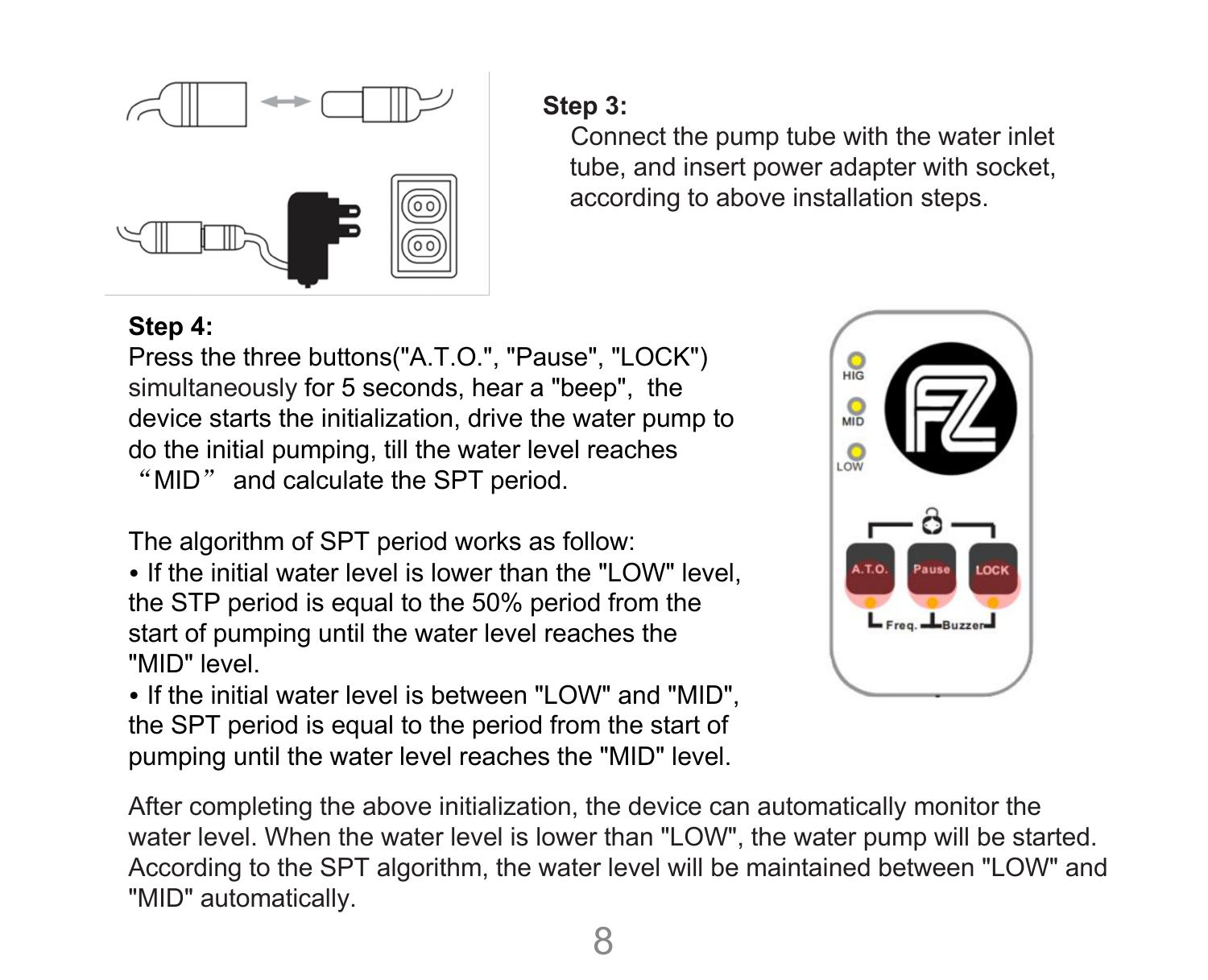#### **One-key manual water pumping:**

Press the "ATO" button, the pump can be started to pump water in a SPT period (When the water reaches the MID level, it will automatically stop).

#### **One-key manual pause:**

Press the "Pause" button, the ATO automatical pumping function will be temporarily stopped, the pump will not be started when the water is lower than the "LOW" level. It is usually used when changing water or cleaning tanks.

#### **High water level monitor:**

If the water reaches the "HIG" level and keeps the water level above "HIG" for more than 20 minutes, the buzzer alarm will be triggered.(No alarm in less than20 minutes is to prevent from triggering the "HIG" level when feeding the fish)

#### **Note:**

This function can be turned off. After it is turned off, there will be no buzzer alarm when the water reaches the "HIG" level, but the pump will stop pumping according to the SPT algorithm.

Please refer to the Chapter VII: Buzzer Modes and Settings

#### **Child lock function:**

Press the "ATO" and "LOCK" buttons simultaneously for 5 seconds, the device will turn on/off the child lock function after the sound "beep". When the child lock function isturned on, the below 3 button lights ("LOW", "MID","HIG")will turn off, the One-key manual water pumping and the One-key manual pause functions will turn off.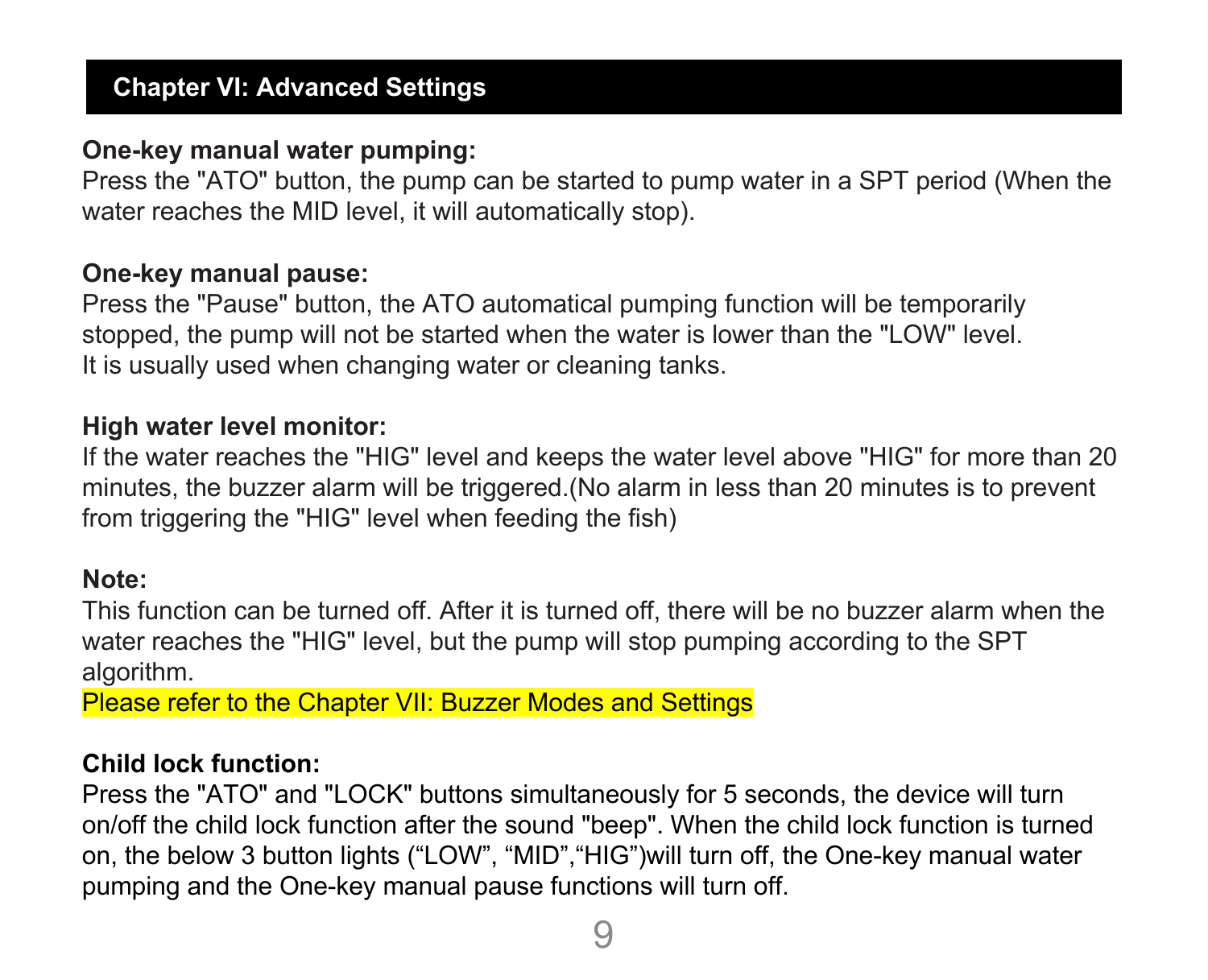#### **Chapter VII: Buzzer Modes and Settings**

#### **Buzzer modes:**

- Mode **A:** The buzzer turns on, after the "di" sound.
- Mode **B:** The buzzer turns off, after the "di di" sound.

**• Mode C:** The buzzer turns on, but the HIG level monitoring alarm turn off (See the Chapter VI: Advanced Settings -High water level monitor), after the "dididi" sound.

#### **Settings:**

▪ Start setting: press "Pause" and "LOCK" simultaneously for 3 seconds, you will hear a "beep", and then you hear three sound periods: "di", "didi" and "dididi".

▪ Select mode: after the "di" sound, press the "Pause"key to select mode A; after the "di di" sound, press the "Pause" key to select mode B; after the "di di di" sound, press "Pause" "Button to select mode C.

#### **DO NOT RECOMMEND NEW USERS TO TURN OFF THE BUZZER!**

#### **OR THERE IS NO BUZZER ALARM FOR FOLLOWING ALARM SITUATIONS!**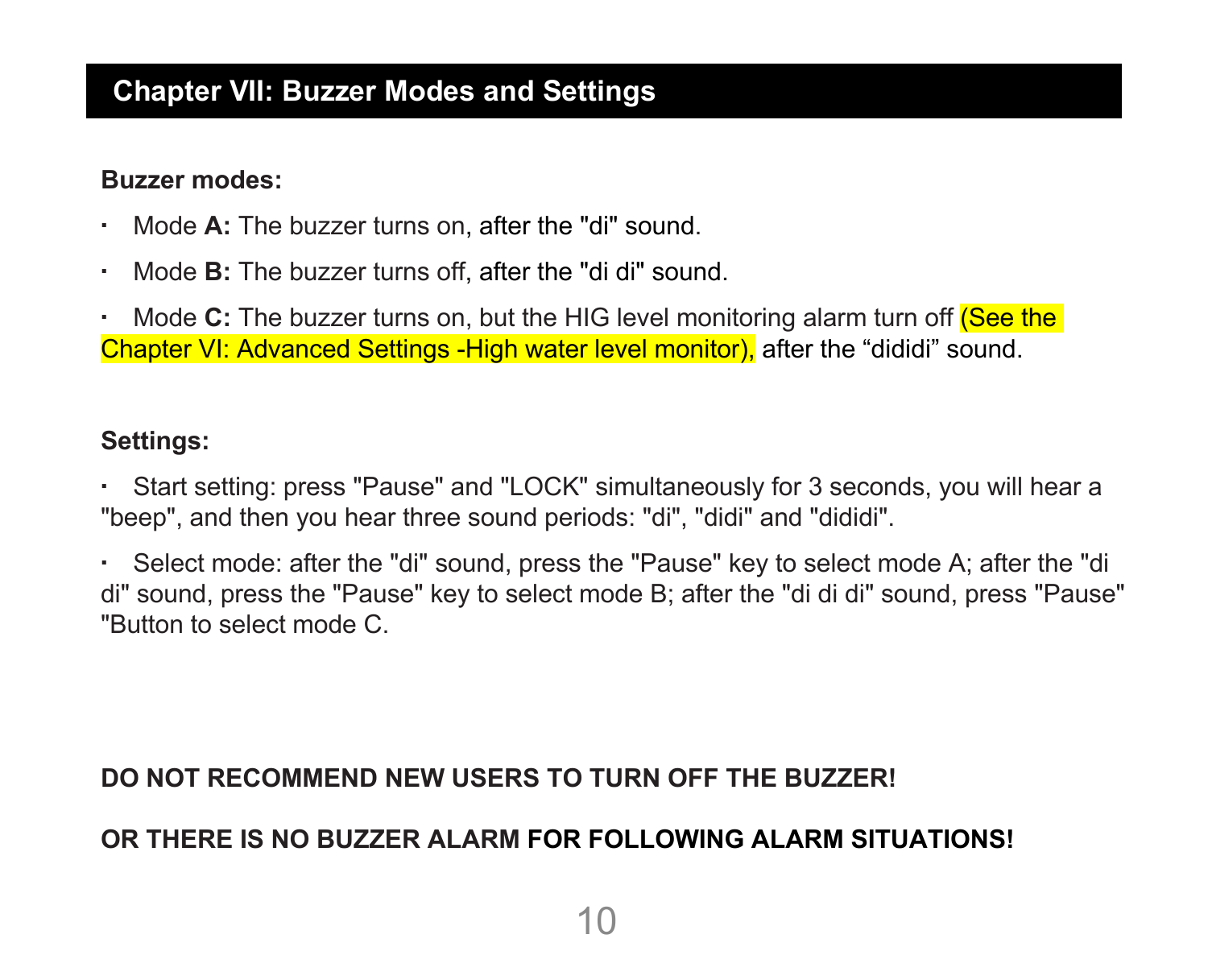#### **Chapter VII: Alarm Situations**

If the buzzer alarm turn off, there is only "LOW", " MID", " HIG" lights flash, no buzzer alarm.

The reasons of failure will be the following situations:

| <b>Failure</b>     | <b>Situation</b>                                                                                                  | <b>Reasons</b>                                                                                                                                                                                                                          |
|--------------------|-------------------------------------------------------------------------------------------------------------------|-----------------------------------------------------------------------------------------------------------------------------------------------------------------------------------------------------------------------------------------|
| Pumping<br>failure | Long beep<br>· ATO light flashes slowly<br>PAUSE light flashes quickly<br>٠                                       | $\cdot$ The water pump is broken.<br>. The water level drops too much<br>artificially, and the two SPT pumping<br>time still cannot reach the LOW level.<br>$\cdot$ The water pipe is bent and cannot<br>pump the fish tank with water. |
| Sensor<br>failure  | · Buzzer alarm rings every 0.5 second<br>• The HIG light flashes every 0.5 second<br>· LOW light does not turn on | $\cdot$ The sensor in the tank is dirty,<br>blocked by debris of plants, mud or<br>other stuff.<br>The water surface or tank wall is<br>dirty.                                                                                          |
| Device<br>failure  | Long beep for three seconds, beep<br>۰.<br>twice                                                                  | Controller need be restarted or<br>exchanged                                                                                                                                                                                            |